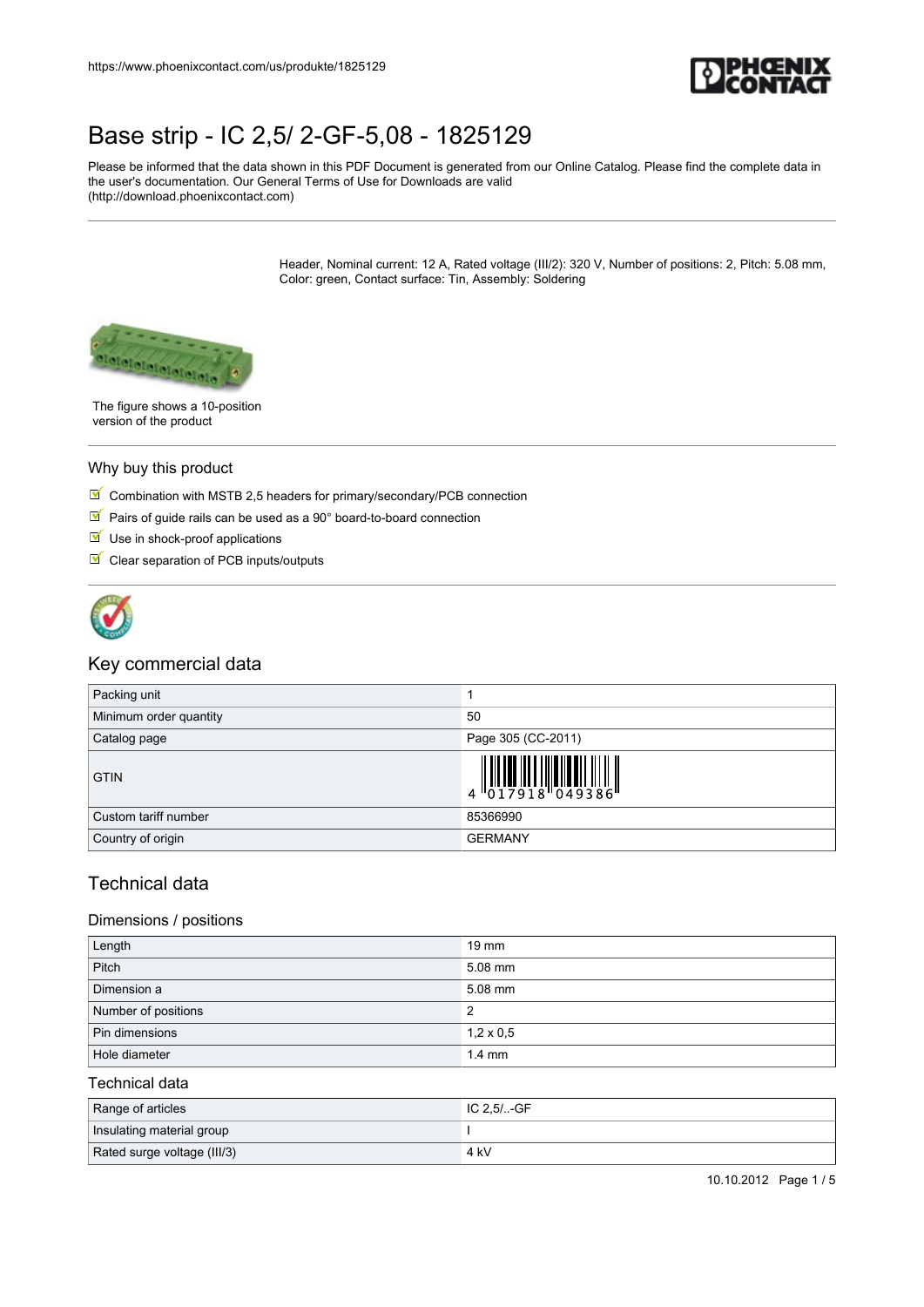

# Technical data

### Technical data

| Rated surge voltage (III/2)             | 4 kV            |
|-----------------------------------------|-----------------|
| Rated surge voltage (II/2)              | 4 <sub>kV</sub> |
| Rated voltage (III/2)                   | 320 V           |
| Rated voltage (II/2)                    | 630 V           |
| Connection in acc. with standard        | EN-VDE          |
| Nominal current IN                      | 12A             |
| Nominal voltage UN                      | 320 V           |
| Maximum load current                    | 12 A            |
| Insulating material                     | <b>PA</b>       |
| Inflammability class according to UL 94 | V <sub>0</sub>  |
| Color                                   | green           |
| Nominal voltage, UL/CUL Use Group B     | 250 V           |
| Nominal current, UL/CUL Use Group B     | 12A             |
| Nominal voltage, UL/CUL Use Group D     | 300 V           |
| Nominal current, UL/CUL Use Group D     | 10 A            |

# **Classifications**

### eclass

| eCl@ss 4.0 | 272607xx |
|------------|----------|
| eCl@ss 4.1 | 27260701 |
| eCl@ss 5.0 | 27260701 |
| eCl@ss 5.1 | 27260701 |
| eCl@ss 6.0 | 27260704 |
| eCl@ss 7.0 | 27440402 |

### etim

| <b>ETIM 3.0</b> | EC001121 |
|-----------------|----------|
| <b>ETIM 4.0</b> | EC002637 |
| <b>ETIM 5.0</b> | EC002637 |

#### unspsc

| UNSPSC 6.01          | 30211810 |
|----------------------|----------|
| <b>UNSPSC 7.0901</b> | 39121409 |
| UNSPSC 11            | 39121409 |
| <b>UNSPSC 12.01</b>  | 39121409 |
| UNSPSC 13.2          | 39121409 |

# Approvals

## Approvals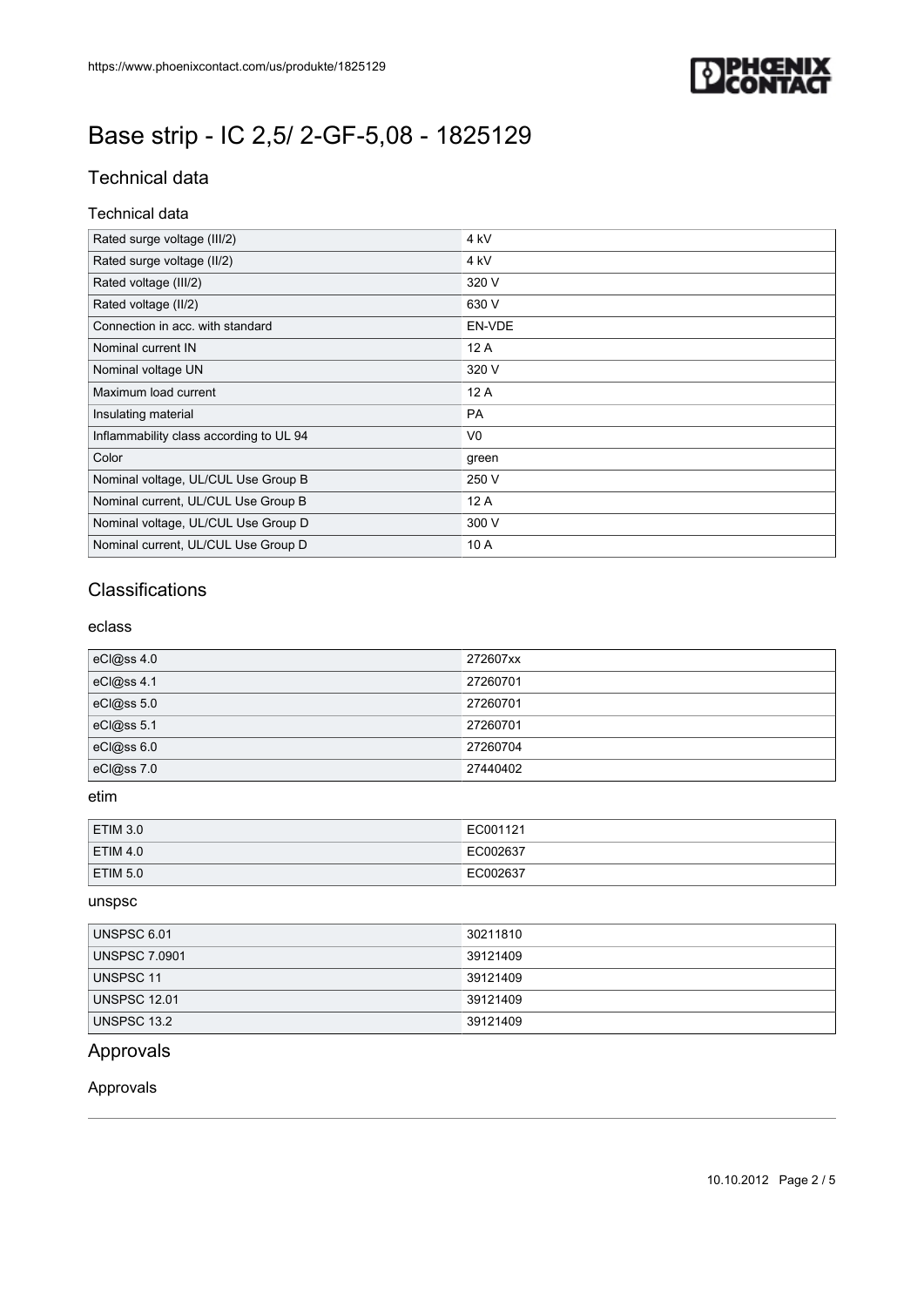

# Approvals

#### Approvals

CSA / UL Recognized / VDE report with production monitoring / cUL Recognized / GOST / IECEE CB Scheme / GOST / cULus Recognized

#### Ex Approvals

#### Approvals submitted

### Approval details

| $_{\text{CSA}}$ $\textcircled{\textsc{f}}$ |       |       |
|--------------------------------------------|-------|-------|
|                                            | B     | D     |
| Nominal current IN                         | 10A   | 10 A  |
| Nominal voltage UN                         | 300 V | 300 V |

| UL Recognized $\blacksquare$ |       |       |
|------------------------------|-------|-------|
|                              | В     | ◡     |
| Nominal current IN           | 12A   | 10 A  |
| Nominal voltage UN           | 250 V | 300 V |

| VDE report with production monitoring |       |
|---------------------------------------|-------|
|                                       |       |
| Nominal current IN                    | 12A   |
| Nominal voltage UN                    | 250 V |

| <b>CUL Recognized</b> |       |       |
|-----------------------|-------|-------|
|                       | В     | D     |
| Nominal current IN    | 12A   | 10 A  |
| Nominal voltage UN    | 250 V | 300 V |

GOST<sup>®</sup>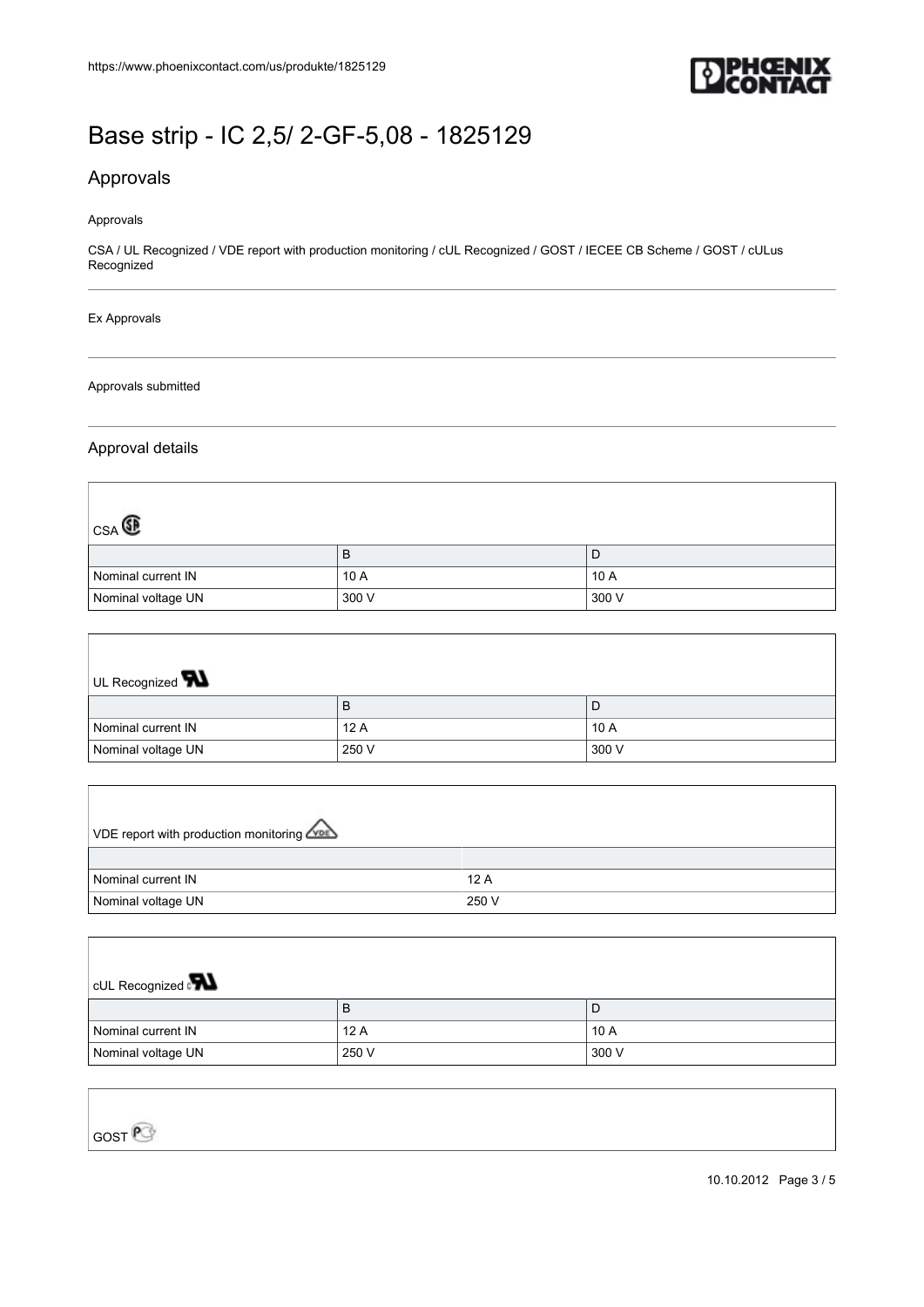

# Approvals

| <b>IECEE CB Scheme</b> |       |
|------------------------|-------|
|                        |       |
| Nominal current IN     | 12A   |
| Nominal voltage UN     | 250 V |



cULus Recognized a **Wus** 

# Accessories

## Accessories

Plug/Adapter

[Test plugs - MPS-MT - 0201744](https://www.phoenixcontact.com/us/produkte/0201744)



Test plugs

[Reducing plug - RPS - 0201647](https://www.phoenixcontact.com/us/produkte/0201647)



Reducing plug, Color: gray

[Coding profile - CP-MSTB - 1734634](https://www.phoenixcontact.com/us/produkte/1734634)



Keying profile, is inserted into the slot on the plug or inverted header, red insulating material

Additional products